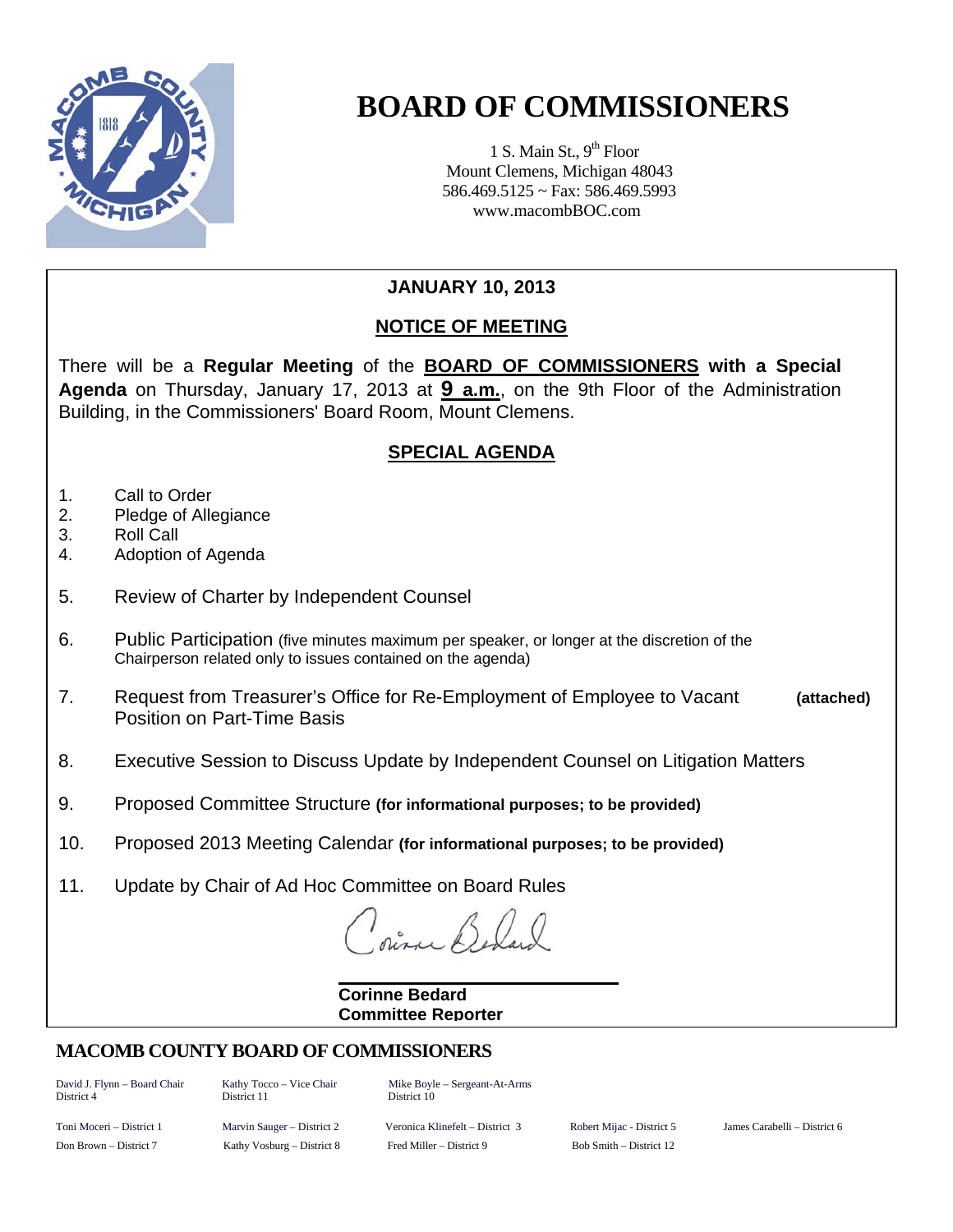**RESOLUTION NO. \_\_\_\_\_\_\_\_\_\_\_\_\_ FULL BOARD MEETING DATE:\_\_\_\_\_\_\_\_\_\_\_\_\_\_\_\_\_\_** 

**AGENDA ITEM:\_\_\_\_\_\_\_\_\_\_\_\_\_\_\_\_\_\_\_\_\_\_\_\_\_\_\_\_\_\_** 

### **MACOMB COUNTY, MICHIGAN**

**RESOLUTION TO** concur in the recommendation of the Office of County Executive and approve the request from the Treasurer's Office to re-employ Paula Bovenschen on a part-time basis to a vacant Administrative Secretary position; employment will only last until a full-time replacement is hired

**INTRODUCED BY:** David Flynn, Board Chairman

**COMMITTEE/MEETING DATE** Special Full Board 1-17-13

 $\overline{a}$